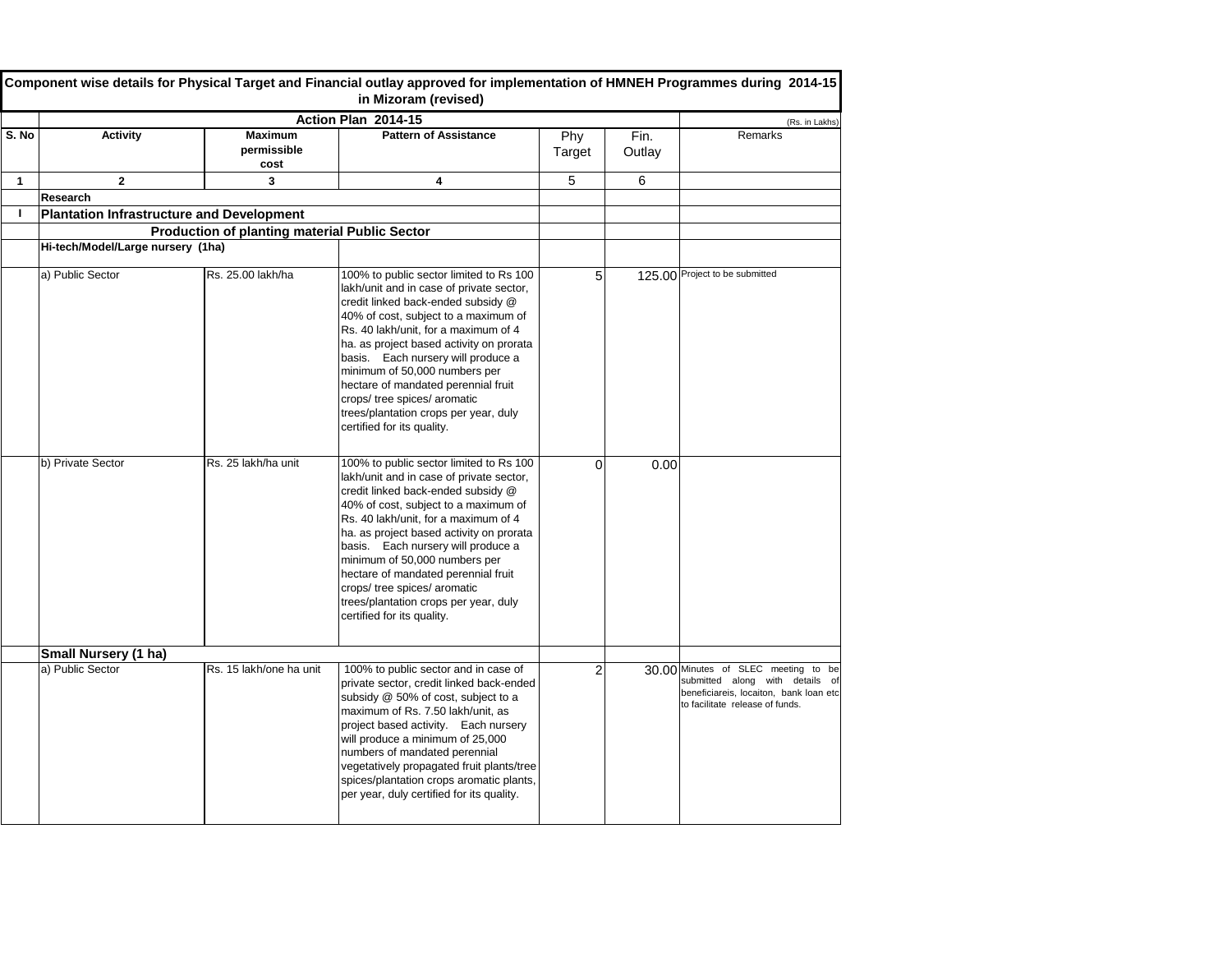|                | b) Private Sector                                                            | Rs. 15 lakh/one ha unit                                      | 100% to public sector and in case of<br>private sector, credit linked back-ended<br>subsidy of cost, subject to a maximum<br>of Rs. 7.50 lakh/unit, as project based<br>activity. Each nursery will produce a<br>minimum of 25,000 numbers of<br>mandated perennial vegetatively<br>propagated fruit plants/tree<br>spices/plantation crops per year,<br>aromatic plants, duly certified for its<br>quality.                                | 0               | 0.00   |                                |
|----------------|------------------------------------------------------------------------------|--------------------------------------------------------------|---------------------------------------------------------------------------------------------------------------------------------------------------------------------------------------------------------------------------------------------------------------------------------------------------------------------------------------------------------------------------------------------------------------------------------------------|-----------------|--------|--------------------------------|
|                | Upgrading nursery Infrastructure to meet acceditation norms                  |                                                              |                                                                                                                                                                                                                                                                                                                                                                                                                                             |                 |        |                                |
|                | a) Public Sector                                                             | Up<br>Rs.<br>to<br>lakh/nursery of 4 ha, on<br>prorata basis | 10.00 100% of Public Sector                                                                                                                                                                                                                                                                                                                                                                                                                 | 6               | 60.00  |                                |
|                | b) Private sector                                                            | to<br>Rs.<br>Up<br>prorata basis                             | 10.00 50% of cost to <b>Private sector</b> subject<br>lakh/nursery of 4 ha, on to a maximum of Rs. 5.00 lakh/nursery.                                                                                                                                                                                                                                                                                                                       | 10 <sup>1</sup> | 50.00  |                                |
|                |                                                                              |                                                              | Import of planting material for trial & demonstration purpose (By State Government, Grower                                                                                                                                                                                                                                                                                                                                                  |                 |        |                                |
|                | Associations recognized by NHB/ MoA, PSU)                                    |                                                              |                                                                                                                                                                                                                                                                                                                                                                                                                                             |                 |        |                                |
|                | a) Public sector                                                             | Rs. 100.00 lakh                                              | 100% of cost for State Govt. PSUs,<br>as project based                                                                                                                                                                                                                                                                                                                                                                                      |                 | 75.00  | Project approved as on 13.1.15 |
|                | b) Private sector                                                            | Rs. 100.00 lakh                                              | 50% to Grower Associations.                                                                                                                                                                                                                                                                                                                                                                                                                 |                 |        |                                |
|                | <b>Sub-total Planting material</b>                                           |                                                              |                                                                                                                                                                                                                                                                                                                                                                                                                                             | 23.00           | 340.00 |                                |
| $\overline{2}$ |                                                                              | <b>Establishment of new gardens / Area Expansion</b>         |                                                                                                                                                                                                                                                                                                                                                                                                                                             |                 |        |                                |
|                |                                                                              | maximum area of 4 ha per beneficiary)                        | Fruit crops other than cost intensive crops using normal spacing (For a                                                                                                                                                                                                                                                                                                                                                                     |                 |        |                                |
|                | <b>Fruits - Perennials</b>                                                   |                                                              |                                                                                                                                                                                                                                                                                                                                                                                                                                             |                 |        |                                |
|                | (a) Cost intensive crops                                                     |                                                              |                                                                                                                                                                                                                                                                                                                                                                                                                                             |                 |        |                                |
|                |                                                                              | Fruit crops like Grape, Kiwi, Passion fruit etc.             |                                                                                                                                                                                                                                                                                                                                                                                                                                             |                 |        |                                |
|                | a) Integrated package with drip Rs. 4.00 lakh/ha.<br>irrigation and trellis. |                                                              | Maximum of Rs. 1.60 lakh/- per ha.<br>(40% of cost) for meeting the<br>expenditure on planting material and<br>cost of material for drip irrigation,<br>trellies and INM/IPM, in 3 installments<br>of 60:20:20 subject to survival rate of<br>75% in 2 <sup>nd</sup> year and 90% in 3rd year).<br>For (a) and (b) above, in the case of<br>TSP areas, Andaman & Nicobar and<br>Lakshadweep Islands, assistance will<br>be $@$ 50% of cost. |                 | 0.00   |                                |
|                | i) Kiwi                                                                      | -do-                                                         | $-do-$                                                                                                                                                                                                                                                                                                                                                                                                                                      | 30              | 36.00  |                                |
|                | ii) Dragon Fruit                                                             | -do-                                                         | -do-                                                                                                                                                                                                                                                                                                                                                                                                                                        | 40              | 48.00  |                                |
|                | <b>Sub Total Integrated</b>                                                  |                                                              |                                                                                                                                                                                                                                                                                                                                                                                                                                             | 70              | 84.00  |                                |
|                | b) Without integration                                                       | Rs. 1.25 lakh/ha                                             | Maximum of Rs. 0.50 lakh/ha (40% of<br>cost) for meeting the expenditure on<br>planting material and cost of INM/IPM<br>in three installments of 60:20:20<br>subject to survival rate of 75% in $2^{nd}$<br>year and 90% in 3rd year.<br>For $(a)$<br>and (b) above, in the case of TSP<br>areas, Andaman & Nicobar and<br>Lakshadweep Islands, assistance will<br>be $@$ 50% of cost.                                                      |                 | 0.00   |                                |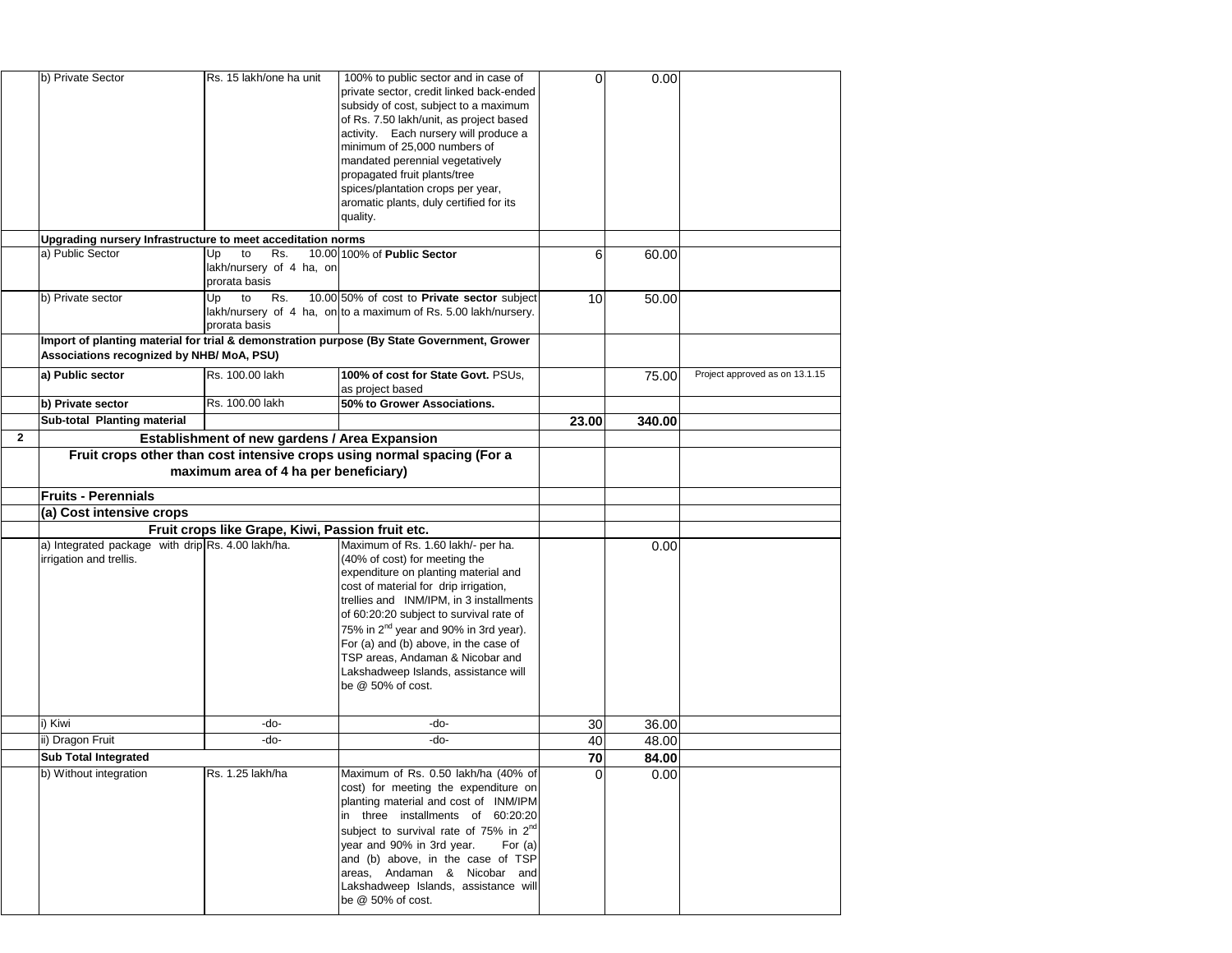| <b>Sub Total without Integrated</b>                                       |                   |                                                                                                                                                                                                                                                                                                                             | 0        | 0.00   |  |
|---------------------------------------------------------------------------|-------------------|-----------------------------------------------------------------------------------------------------------------------------------------------------------------------------------------------------------------------------------------------------------------------------------------------------------------------------|----------|--------|--|
| <b>Maintenance without Integration</b>                                    |                   |                                                                                                                                                                                                                                                                                                                             |          |        |  |
| 1st Year                                                                  |                   |                                                                                                                                                                                                                                                                                                                             | $\Omega$ | 0.00   |  |
| 2nd Year                                                                  |                   |                                                                                                                                                                                                                                                                                                                             | $\Omega$ | 0.00   |  |
| ii) Strawberry                                                            |                   |                                                                                                                                                                                                                                                                                                                             |          |        |  |
| a) Integrated package with drip Rs. 2.80 lakh/ha<br>irrigation & mulching |                   | Maximum of Rs. 1.12 lakh/ per ha.<br>(40% of cost) for meeting the<br>expenditure on planting material and<br>cost of material for drip irrigation,<br>mulching and INM/IPM, in one<br>installment.                                                                                                                         | 62       | 86.80  |  |
| b) Without integration                                                    | Rs. 1.25 lakh/ha  | Maximum of Rs. 0.50 lakh/ha (40% of<br>cost) for meeting the expenditure on<br>planting material and cost of INM/IPM<br>Ione installment.<br>For (a) and (b) above, in the case of<br>TSP areas, Andaman & Nicobar and<br>Lakshadweep Islands, assistance will<br>be @ 50% of cost.                                         | $\Omega$ | 0.00   |  |
| <b>Sub Total</b>                                                          |                   |                                                                                                                                                                                                                                                                                                                             | 62       | 86.80  |  |
| <b>Maintenance without Integration</b>                                    |                   |                                                                                                                                                                                                                                                                                                                             |          |        |  |
| 1st Year                                                                  |                   |                                                                                                                                                                                                                                                                                                                             |          | 0.00   |  |
| 2nd Year                                                                  |                   |                                                                                                                                                                                                                                                                                                                             | $\Omega$ | 0.00   |  |
| v) Banana (TC)                                                            |                   |                                                                                                                                                                                                                                                                                                                             |          |        |  |
| a) Integrated package with drip<br>irrigation.                            | Rs. 3.00 lakh/ha  | Maximum of Rs. 1.20 lakh/ha (40 % of<br>cost) for meeting the expenditure on<br>planting material and cost of material<br>for drip system, INM/IPM etc., in 2<br>installments (75:25).                                                                                                                                      | 200      | 225.00 |  |
| Without integration<br>lb)                                                | Rs. 1.25 lakh/ha. | Max. of Rs. 0.50 lakh per ha, (40% of<br>cost) for meeting the expenditure on<br>planting material and cost of INM/IPM<br>in 2 installments (75:25).<br>For (a) and (b) above, in the case of<br>TSP areas, Andaman & Nicobar and<br>Lakshadweep Islands, assistance will<br>be @ 50% of cost in 2 installments<br>(75:25). | $\Omega$ | 0.00   |  |
| <b>Sub Total</b>                                                          |                   |                                                                                                                                                                                                                                                                                                                             | 200      | 225.00 |  |
| <b>Maintenance without Integration</b>                                    |                   |                                                                                                                                                                                                                                                                                                                             |          |        |  |
| 1st Year                                                                  |                   |                                                                                                                                                                                                                                                                                                                             | 0l       | 0.00   |  |
| vii) Papaya                                                               |                   |                                                                                                                                                                                                                                                                                                                             |          |        |  |
| a) Integrated package with drip<br>irrigation.                            | Rs. 2.00 lakh/ha. | Maximum of Rs. 0.80 lakh/ha (40% of<br>the cost) for meeting expenditure on<br>planting material, drip irrigation and<br>cost of material for INM/IPM, in 2<br>installments (75:25).                                                                                                                                        | $\Omega$ | 0.00   |  |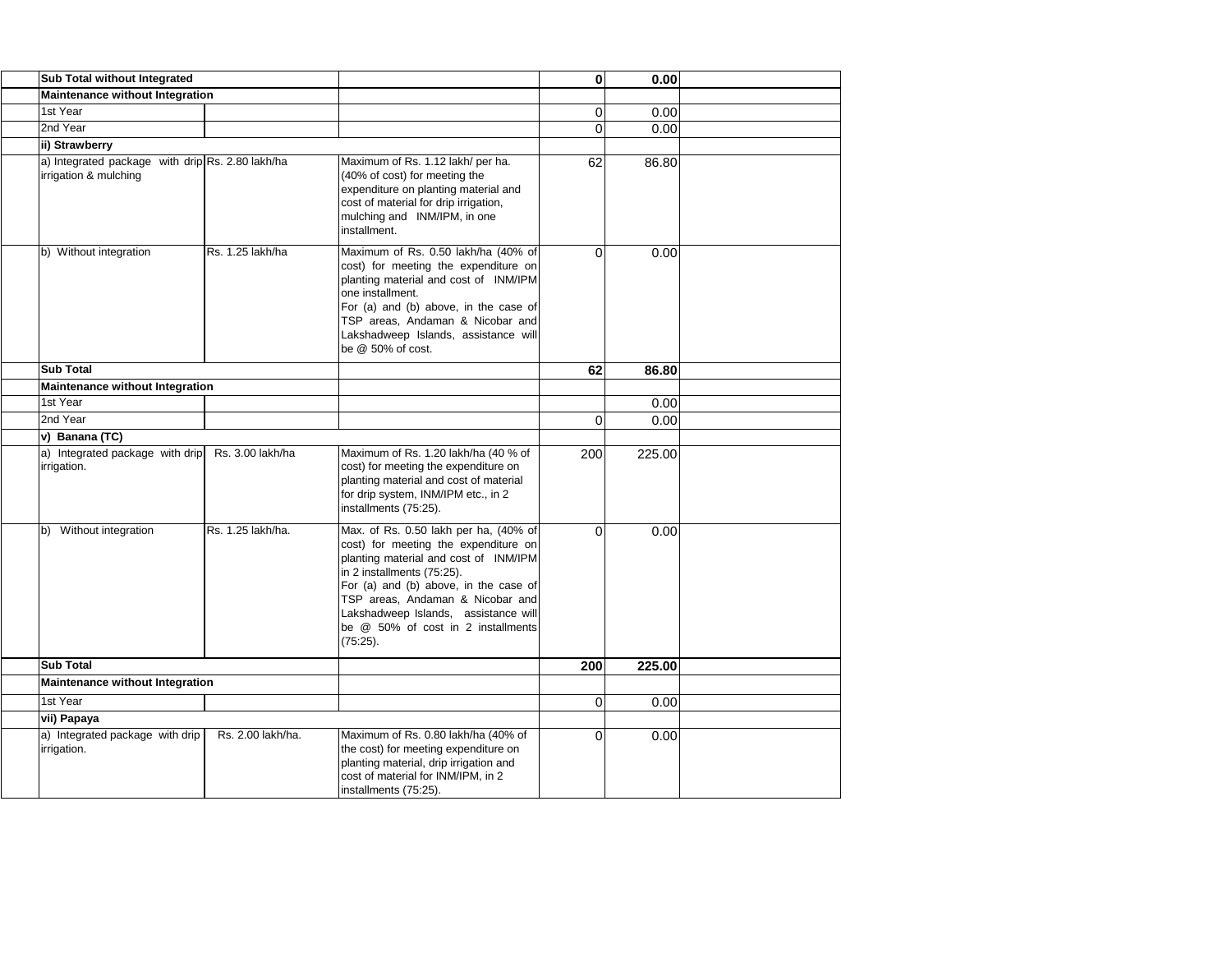| b) Without integration                                                            | Rs. 60,000/ha     | Maximum of Rs. 0.30 lakh/ha (50 % of<br>cost) for meeting the expenditure on<br>planting material and cost of INM/IPM<br>in 2 installments (75:25).<br>For (a) and (b) above, in the case of<br>NE and Himalayan States, TSP areas,<br>Andaman & Nicobar and Lakshadweep<br>Islands, assistance will be @ 50% of<br>cost in 2 installments (75:25).                                                     | 340             | 76.50  |  |
|-----------------------------------------------------------------------------------|-------------------|---------------------------------------------------------------------------------------------------------------------------------------------------------------------------------------------------------------------------------------------------------------------------------------------------------------------------------------------------------------------------------------------------------|-----------------|--------|--|
| <b>Sub Total</b>                                                                  |                   |                                                                                                                                                                                                                                                                                                                                                                                                         | 340             | 76.50  |  |
| <b>Maintenance without Integration</b>                                            |                   |                                                                                                                                                                                                                                                                                                                                                                                                         |                 |        |  |
| 1st Year                                                                          |                   |                                                                                                                                                                                                                                                                                                                                                                                                         | 50 <sub>l</sub> | 6.56   |  |
| <b>Sub Total Maintenance</b>                                                      |                   |                                                                                                                                                                                                                                                                                                                                                                                                         | 50              | 6.56   |  |
| ix) High density planting (mango, guava, litchi, pomegranate, apple, citrus etc). |                   |                                                                                                                                                                                                                                                                                                                                                                                                         |                 |        |  |
| a) Integrated package with drip Rs. 1.50 lakh /ha<br>irrigation                   |                   | Maximum of Rs. 0.60 lakh per ha. (40%)<br>of cost) for meeting the expenditure on<br>planting material, cost of drip system,<br>INM/IPM, canopy management etc., in<br>3 installments of 60:20:20 subject to<br>survival rate of 75% in 2nd year and<br>90% in $3^{\text{rd}}$ year).                                                                                                                   | $\Omega$        | 0.00   |  |
| <b>Sub Total Integrated</b>                                                       |                   |                                                                                                                                                                                                                                                                                                                                                                                                         | $\bf{0}$        | 0.00   |  |
| b) Without Integration.                                                           | Rs. 1.00 lakh/ha. | Maximum of Rs. 0.40 lakh/ha (40% of<br>the cost) for meeting the expenditure<br>on planting material and cost of<br>INM/IPM in 3 installments (60:20:20).<br>For (a) and (b) above, in the case of<br>TSP areas, Andaman & Nicobar and<br>Lakshadweep Islands, assistance will<br>be @ 50% of cost in 3 installments of<br>60:20:20 subject to survival rate of 75%<br>in 2nd year and 90% in 3rd year) |                 | 0.00   |  |
| i) M. Orange                                                                      | $-do-$            | $-do-$                                                                                                                                                                                                                                                                                                                                                                                                  | 550             | 165.00 |  |
| ii) Mango                                                                         | $-do-$            | $-do-$                                                                                                                                                                                                                                                                                                                                                                                                  | 40              | 12.00  |  |
| <b>Sub Total without Integrated</b>                                               |                   |                                                                                                                                                                                                                                                                                                                                                                                                         | 590             | 177.00 |  |
| <b>Maintenance without Integration</b>                                            |                   |                                                                                                                                                                                                                                                                                                                                                                                                         |                 |        |  |
| 1st Year                                                                          |                   |                                                                                                                                                                                                                                                                                                                                                                                                         |                 | 0.00   |  |
| a) Peach                                                                          |                   |                                                                                                                                                                                                                                                                                                                                                                                                         | 25              | 3.00   |  |
| b) Plum                                                                           |                   |                                                                                                                                                                                                                                                                                                                                                                                                         | 25              | 3.00   |  |
| c) M. Orange                                                                      |                   |                                                                                                                                                                                                                                                                                                                                                                                                         | 500             | 60.00  |  |
| d) Mango                                                                          |                   |                                                                                                                                                                                                                                                                                                                                                                                                         | 25              | 3.00   |  |
| Sub Total maintenance 1st year                                                    |                   |                                                                                                                                                                                                                                                                                                                                                                                                         | 575             | 69.00  |  |
| 2nd Year                                                                          |                   |                                                                                                                                                                                                                                                                                                                                                                                                         |                 | 0.00   |  |
| a) Mango                                                                          |                   |                                                                                                                                                                                                                                                                                                                                                                                                         | 50              | 6.00   |  |
| b) Citrus                                                                         |                   |                                                                                                                                                                                                                                                                                                                                                                                                         | 400             | 48.00  |  |
| Sub Total maintenance 2nd year                                                    |                   |                                                                                                                                                                                                                                                                                                                                                                                                         | 450             | 54.00  |  |
| (b) Fruit crops other than cost intensive crops using normal spacing              |                   |                                                                                                                                                                                                                                                                                                                                                                                                         |                 |        |  |
|                                                                                   |                   |                                                                                                                                                                                                                                                                                                                                                                                                         |                 |        |  |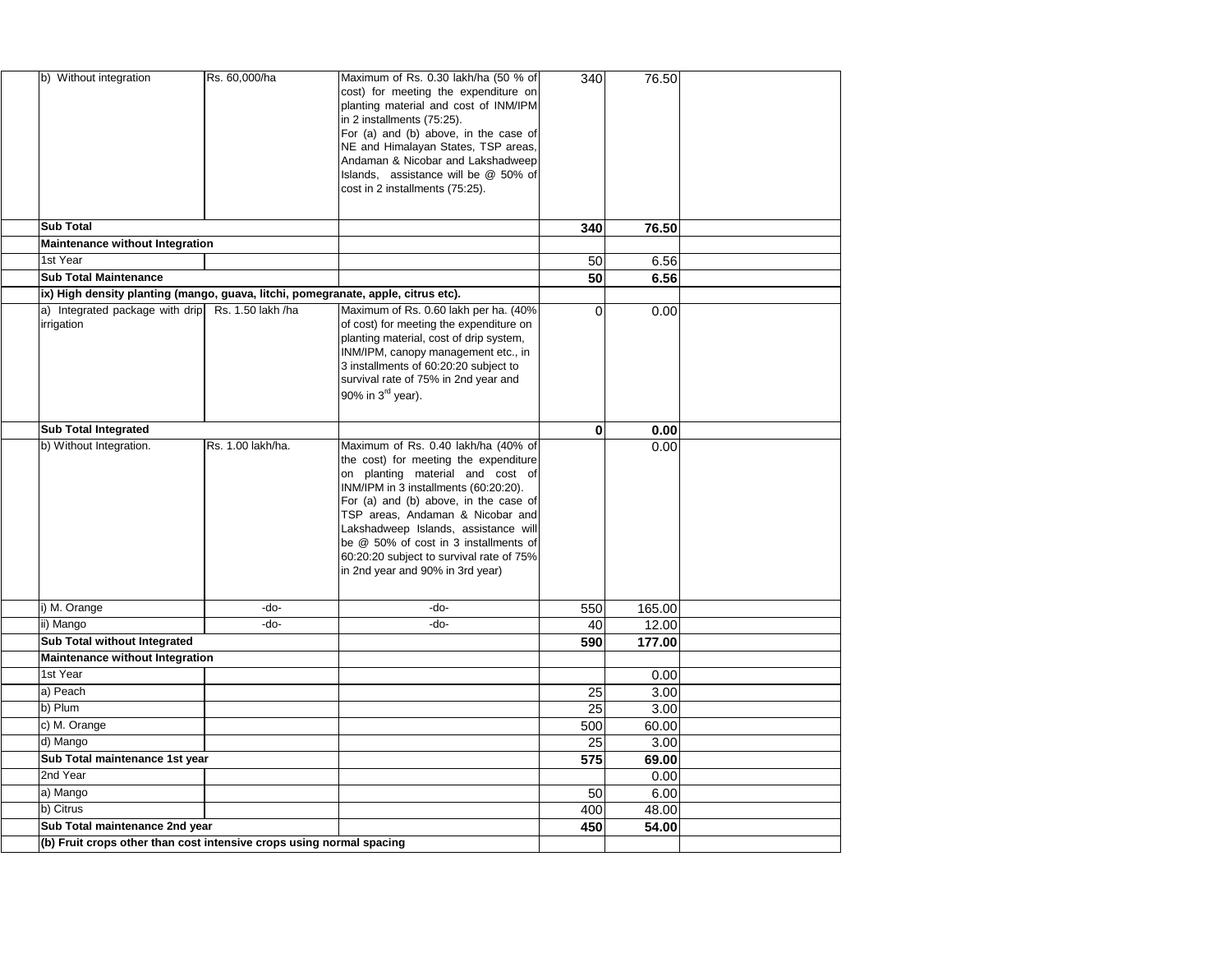|                         | a) Integrated package with drip<br>irrigation       | Rs. 1.00 lakh/ha                                     | Maximum of Rs. 0.40 lakh/ ha. (40% of cost)<br>for meeting the expenditure on planting<br>material, cost of drip system, INM/IPM, canopy<br>management etc in 3 installments of 60:20:20<br>subject to survival rate of 75% in 2nd year &<br>90% in 3rd year for perennial crops and for non<br>perennial crops in 2 installments of 75:25.                                 | $\overline{0}$ | 0.00  |  |
|-------------------------|-----------------------------------------------------|------------------------------------------------------|-----------------------------------------------------------------------------------------------------------------------------------------------------------------------------------------------------------------------------------------------------------------------------------------------------------------------------------------------------------------------------|----------------|-------|--|
|                         | b) Without Integration                              | Rs. 60,000/ha                                        | Maximum of Rs. 0.30 lakh/ha (50 % of<br>cost) for meeting the expenditure on<br>planting material and cost of INM/IPM<br>$\left  \text{in } 3 \right $ installments of 60:20:20. For (a)<br>and (b) above, in the case of NE and<br>Himalayan States, TSP<br>areas,<br>Andaman & Nicobar and Lakshadweep<br>Islands, assistance will be @ 50% of<br>cost in 3 installments. | 230            | 41.40 |  |
|                         | <b>Sub Total</b>                                    |                                                      |                                                                                                                                                                                                                                                                                                                                                                             | 230            | 41.40 |  |
|                         | <b>Maintenance without Integration</b>              |                                                      |                                                                                                                                                                                                                                                                                                                                                                             |                |       |  |
|                         | 1st Year                                            |                                                      |                                                                                                                                                                                                                                                                                                                                                                             |                | 0.00  |  |
|                         | a) Citrus                                           |                                                      |                                                                                                                                                                                                                                                                                                                                                                             | 100            | 6.00  |  |
|                         | b) Other Fruit Crop                                 |                                                      |                                                                                                                                                                                                                                                                                                                                                                             | 100            | 6.00  |  |
|                         | Sub Total maintenance 1st year                      |                                                      |                                                                                                                                                                                                                                                                                                                                                                             | 200            | 12.00 |  |
|                         | 2nd Year                                            |                                                      |                                                                                                                                                                                                                                                                                                                                                                             |                | 0.00  |  |
|                         | a) Mango                                            |                                                      |                                                                                                                                                                                                                                                                                                                                                                             | 50             | 3.00  |  |
|                         | b) Citrus                                           |                                                      |                                                                                                                                                                                                                                                                                                                                                                             | 500            | 30.00 |  |
|                         | Sub Total maintenance 2nd year                      |                                                      |                                                                                                                                                                                                                                                                                                                                                                             | 550            | 33.00 |  |
|                         |                                                     | Vegetable (For maximum area of 2 ha per beneficiary) |                                                                                                                                                                                                                                                                                                                                                                             |                |       |  |
|                         | <b>Hybrid</b>                                       | Rs.50,000/ha                                         | 40% of cost in general areas                                                                                                                                                                                                                                                                                                                                                | 140            | 35.00 |  |
|                         | Sub-total                                           |                                                      |                                                                                                                                                                                                                                                                                                                                                                             | 140            | 35.00 |  |
| 3 <sup>1</sup>          | Flowers                                             | (For a maximum of 2 ha per beneficiary)              |                                                                                                                                                                                                                                                                                                                                                                             |                |       |  |
|                         | <b>Cut flowers</b>                                  |                                                      |                                                                                                                                                                                                                                                                                                                                                                             |                |       |  |
|                         | <b>Small &amp; Marginal Farmers</b>                 | Rs. 1.00 lakh/ha                                     | 50% of cost in NE & HS, TSP areas,<br>A&N and Lakshadweep Islands.                                                                                                                                                                                                                                                                                                          | 52.0           | 26.00 |  |
|                         | Other farmers                                       | do                                                   | 50% of cost in NE & HS, TSP areas,<br>A&N and Lakshadweep Islands.                                                                                                                                                                                                                                                                                                          | 0.0            | 0.00  |  |
|                         | Sub-total                                           |                                                      |                                                                                                                                                                                                                                                                                                                                                                             | 52.0           | 26.00 |  |
| $\overline{\mathbf{4}}$ | Spices (For a maximum area of 4 ha per beneficiary) |                                                      |                                                                                                                                                                                                                                                                                                                                                                             |                |       |  |
|                         |                                                     |                                                      |                                                                                                                                                                                                                                                                                                                                                                             |                |       |  |
|                         | Seed spice                                          | Rs.30,000/ha                                         | Maximum of Rs. 12,000/- per ha. (40%<br>of cost) for meeting the expenditure on<br>planting material and cost of material<br>for INM/IPM etc). For (i) and (ii) above,<br>in the case of TSP areas, Andaman<br>and Lakshadweep Islands, assistance<br>will be @ 50% of cost.                                                                                                | 160            | 24.00 |  |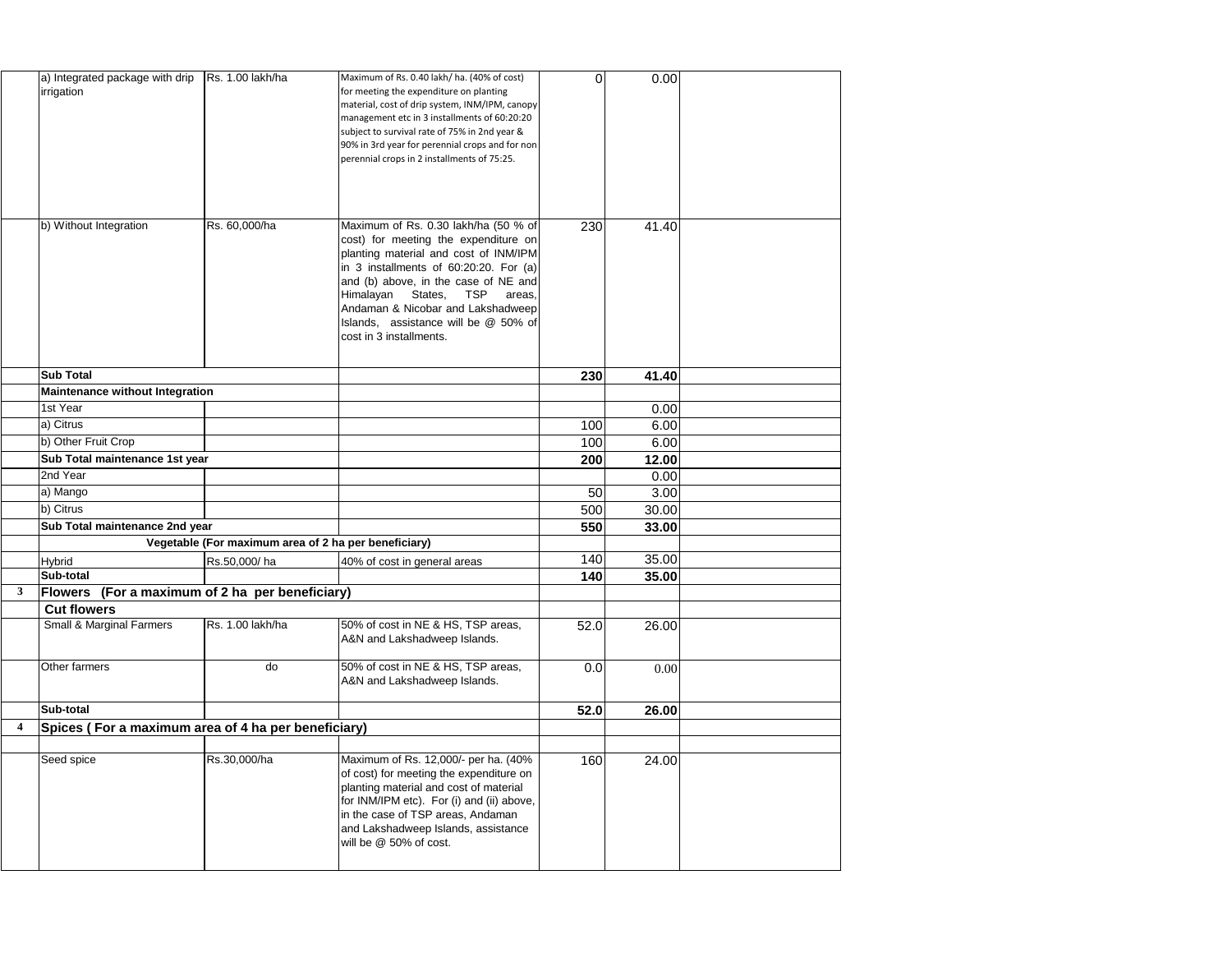|   | <b>Rhizomatic Spices</b>                                                                 | Rs.30,000/ha                      | Maximum of Rs. 12,000/- per ha. (40%<br>of cost) for meeting the expenditure on<br>planting material and cost of material<br>for INM/IPM etc). For (i) and (ii) above,<br>in the case of TSP areas, Andaman<br>and Lakshadweep Islands, assistance<br>will be @ 50% of cost.                        | 320            | 48.00  |                                                          |
|---|------------------------------------------------------------------------------------------|-----------------------------------|-----------------------------------------------------------------------------------------------------------------------------------------------------------------------------------------------------------------------------------------------------------------------------------------------------|----------------|--------|----------------------------------------------------------|
|   | Sub-total                                                                                |                                   |                                                                                                                                                                                                                                                                                                     | 480            | 72.00  |                                                          |
|   | Aromatic Plants (For a maximum area of 4 ha per beneficiary)                             |                                   |                                                                                                                                                                                                                                                                                                     |                |        |                                                          |
|   | (a) Cost intensive aromatic plants Rs. 1,00,000/ha                                       |                                   | 40% of cost, subject to a maximum of<br>Rs.40,000/- per ha, for meeting the<br>expenditure on planting material and<br>cost of material for INM/IPM etc.                                                                                                                                            | 8.0            | 4.00   |                                                          |
|   | (b) Other aromatic plants                                                                | Rs. 40,000/ha                     | 40% of cost, subject to a maximum of<br>Rs.16,000/- per ha, for meeting the<br>expenditure on planting material and<br>cost of material for INM/IPM etc.<br>For (i) and (ii) above, in the case of<br>TSP areas, Andaman & Nicobar and<br>Lakshadweep Islands, assistance will<br>be @ 50% of cost. | 0.0            | 0.00   |                                                          |
|   | Sub-total                                                                                |                                   |                                                                                                                                                                                                                                                                                                     | 8.0            | 4.00   |                                                          |
|   | <b>Grand Total Area Exp.</b>                                                             |                                   |                                                                                                                                                                                                                                                                                                     | 2172.00        | 827.70 |                                                          |
|   | <b>Grand Total Area Maintainence</b>                                                     |                                   |                                                                                                                                                                                                                                                                                                     | 1825.00        | 174.56 |                                                          |
|   | <b>Mushrooms</b>                                                                         |                                   |                                                                                                                                                                                                                                                                                                     |                |        |                                                          |
|   | <b>Production unit</b>                                                                   |                                   |                                                                                                                                                                                                                                                                                                     |                |        |                                                          |
|   | <b>Public Sector</b>                                                                     | Rs. 20.00 lakh/ unit              | 100% of the cost.                                                                                                                                                                                                                                                                                   | 2.0            | 40.00  |                                                          |
|   | <b>Private Sector</b>                                                                    | Rs. 20.00 lakh/ unit              | 40% of cost for private sector, for<br>the<br>meeting<br>expenditure<br>on.<br>infrastructure, as credit linked back<br>ended subsidy.                                                                                                                                                              | 0.0            | 0.00   |                                                          |
|   | <b>Sub-total Mushroom</b>                                                                |                                   |                                                                                                                                                                                                                                                                                                     | 2.00           | 40.00  |                                                          |
| 5 | Rejuvenation/replacement of<br>senile plantation including<br>Canopy management. Mango   | Rs. 40,000/ha                     | 50% of the total cost subject to a<br>maximum of Rs. 20,000/ha limited to<br>two ha per beneficiary.                                                                                                                                                                                                | 2000           |        | 400.00 To be implemented as per guidelines<br>circulated |
|   | Sub-total                                                                                |                                   |                                                                                                                                                                                                                                                                                                     | 2000           | 400.00 |                                                          |
|   | <b>Creation of Water resources</b>                                                       |                                   |                                                                                                                                                                                                                                                                                                     |                |        |                                                          |
|   | <b>Community tanks</b>                                                                   |                                   |                                                                                                                                                                                                                                                                                                     |                |        |                                                          |
|   | i) Community tanks/on farm ponds/on farm water reservoirs with use of                    |                                   | plastic/RCC lining - (10 ha. of command area, with pond size of 100m x 100m x                                                                                                                                                                                                                       |                |        |                                                          |
|   | Community tanks/on farm ponds/on farm water reservoirs with use of<br>plastic/RCC lining |                                   |                                                                                                                                                                                                                                                                                                     |                |        |                                                          |
|   | Plain areas                                                                              | Rs. 20.00 lakh in plain<br>lareas | 100% of cost for 10 ha command                                                                                                                                                                                                                                                                      | $\Omega$       | 0.0    |                                                          |
|   | Hilly areas.                                                                             | areas.                            | Rs. 25 lakh/ unit for Hilly 100% of cost for 10 ha command                                                                                                                                                                                                                                          | 6 <sup>1</sup> | 150.00 |                                                          |
|   | ii) Water harvesting system for individuals- for storage of water in<br>20mx20mx3m       |                                   |                                                                                                                                                                                                                                                                                                     |                |        |                                                          |
|   | Plain areas                                                                              | lareas and                        | Rs. 1.50 lakh/unit in plain 50% of cost. Maintenance to be<br>ensured by the beneficiary.                                                                                                                                                                                                           | $\Omega$       | 0.0    |                                                          |
|   | Hilly areas.                                                                             | areas                             | Rs. 1.80 lakh/unit in hilly 50% of cost. Maintenance to be<br>ensured by the beneficiary.                                                                                                                                                                                                           | 590            | 531.00 |                                                          |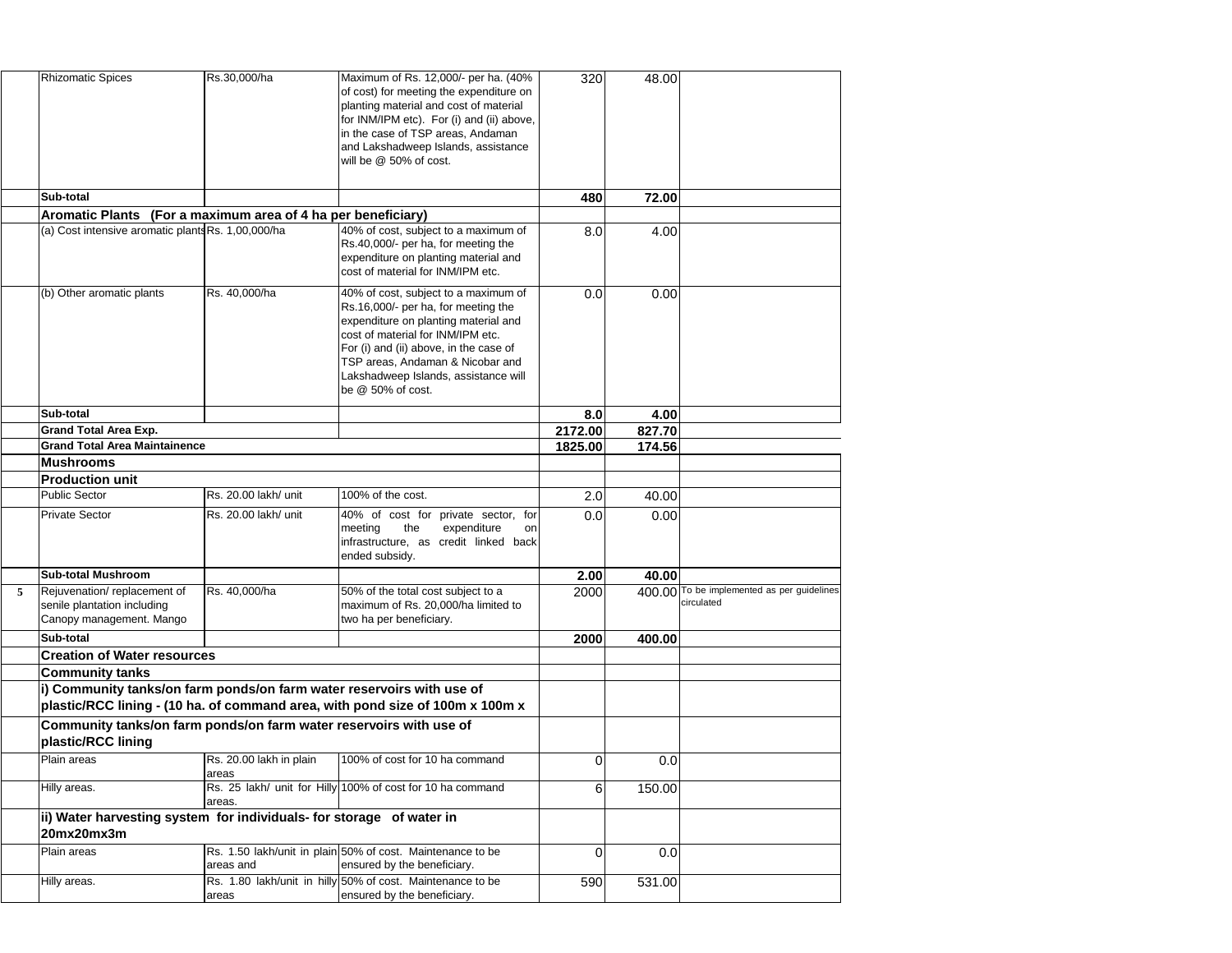|                | Sub-total                                                                                                    |                                 |                                                                                                                                                                                                                                                                                   | 596   | 681.00   |                                                                                                                |
|----------------|--------------------------------------------------------------------------------------------------------------|---------------------------------|-----------------------------------------------------------------------------------------------------------------------------------------------------------------------------------------------------------------------------------------------------------------------------------|-------|----------|----------------------------------------------------------------------------------------------------------------|
| 5              | <b>Protected cultivation</b>                                                                                 |                                 |                                                                                                                                                                                                                                                                                   |       |          |                                                                                                                |
|                | a) Green House structure                                                                                     |                                 |                                                                                                                                                                                                                                                                                   |       |          |                                                                                                                |
|                | (b) Naturally ventilated system                                                                              |                                 |                                                                                                                                                                                                                                                                                   |       |          |                                                                                                                |
|                | (i) Tubular structur                                                                                         | 500 Sq. m)                      | Rs.1060/Sq.m (up to area 50% of the cost limited to 4000 Sq.m<br>per beneficiary.                                                                                                                                                                                                 | 9.997 | 529.85   |                                                                                                                |
|                | d) Shade Net House                                                                                           |                                 |                                                                                                                                                                                                                                                                                   |       |          |                                                                                                                |
|                | ii) Wooden structure                                                                                         | Rs. 492/Sq.m                    | 50% of cost limited to 20 units<br>(each<br>unit not to exceed 200 Sq.m) per<br>beneficiary.                                                                                                                                                                                      | 0.00  | 0.00     |                                                                                                                |
|                | ii) Wooden structure                                                                                         | Rs. 566/Sq.m for hilly<br>areas | 50% of cost limited to 20 units<br>(each<br>unit not to exceed 200 Sq.m) per<br>beneficiary.                                                                                                                                                                                      | 1.30  | 36.79    |                                                                                                                |
|                | f) Cost of planting material &<br>cultivation of high value<br>vegetables grown in poly<br>house             | Rs.140/Sq. m                    | 50% of cost limited to 4000 Sq.m per<br>beneficiary.                                                                                                                                                                                                                              | 18    | 126.00   |                                                                                                                |
|                | g) Cost of planting material &<br>cultivation of Orchid &<br>Anthurium under poly<br>house/shade net house.  | Rs. 700/Sq.m                    | 50% of cost limited to 4000 Sq. m per<br>beneficiary.                                                                                                                                                                                                                             |       | 140.00   |                                                                                                                |
|                | h) Cost of planting material &<br>cultivation of Carnation &<br>Gerbera under poly<br>house/shade net house. | Rs. 610/Sq.m                    | 50% of cost limited to 4000 Sq. m per<br>beneficiary.                                                                                                                                                                                                                             | 0     | 0.00     |                                                                                                                |
|                | i) Cost of planting material &<br>cultivation of Rose and lilum<br>under poly house/shade net<br>house       | Rs. 426/Sq.m                    | 50% of cost limited to 4000 Sq. m per<br>beneficiary.                                                                                                                                                                                                                             |       | 42.60    |                                                                                                                |
|                | Sub-total protected cultivation                                                                              |                                 |                                                                                                                                                                                                                                                                                   | 35.30 | 875.24   |                                                                                                                |
| 6              | Promotion of Integrated Nutrient Management(INM)/ Integrated Pest                                            |                                 |                                                                                                                                                                                                                                                                                   |       |          |                                                                                                                |
|                | <b>Management (IPM)</b>                                                                                      |                                 |                                                                                                                                                                                                                                                                                   |       |          |                                                                                                                |
|                | Promotion of IPM                                                                                             | Rs. 4000/ha                     | 30% of cost subject to a maximum of<br>Rs 1200/ha limited to 4.00 ha/<br>beneficiary.                                                                                                                                                                                             | 4000  |          | 48.00 To be need based and taken up after<br>identifying problem of pest / disease<br>and nutrient deficiency. |
|                | Promotion of INM                                                                                             | Rs. 4000/ha                     | 30% of cost subject to a maximum of<br>Rs 1200/ha limited to 4.00 ha/<br>beneficiary.                                                                                                                                                                                             | 8310  | 99.72 do |                                                                                                                |
|                | Disease forecasting unit (PSUs)   Rs. 6.00 lakh/unit                                                         |                                 | 100 % of costs.                                                                                                                                                                                                                                                                   | 5     | 30.00    |                                                                                                                |
|                | Sub-total INM / IPM                                                                                          |                                 |                                                                                                                                                                                                                                                                                   | 12315 | 177.72   |                                                                                                                |
| $\overline{7}$ | <b>Adoption Organic Farming</b>                                                                              |                                 |                                                                                                                                                                                                                                                                                   |       |          |                                                                                                                |
|                | (i) Adoption of Organic Farming. Rs. 20,000/ ha<br>1st Year (ha)                                             |                                 | 50% of cost limited to Rs.10000/ha for<br>a maximum area of 4 ha. per<br>beneficiary, spread over a period of 3<br>years involving an assistance of<br>Rs.4000/- in first year and Rs.3000/-<br>each in second & third year. The<br>programme to be linked with<br>certification. |       |          | 0.00 Project to be submitted                                                                                   |
|                | iii) Vermi compost Units / organic input production unit                                                     |                                 |                                                                                                                                                                                                                                                                                   |       |          |                                                                                                                |
|                |                                                                                                              |                                 |                                                                                                                                                                                                                                                                                   |       |          |                                                                                                                |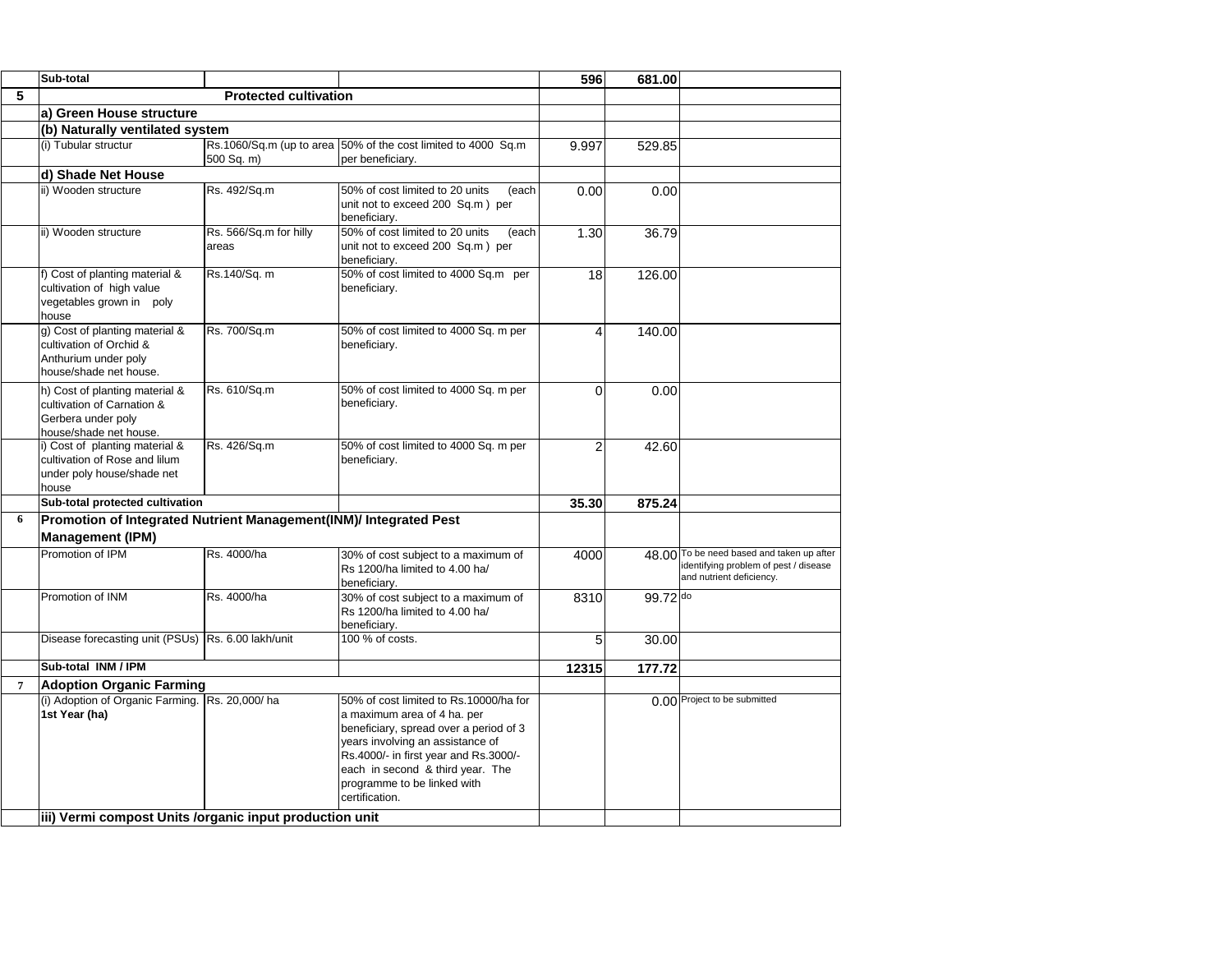|    | i) Vermi compost Units                                                                                   | Rs.1,00,000/ unit for<br>permanent structure and<br>Rs. 16,000/unit for HDPE<br>Vermibed. | 50% of cost conforming to the size of<br>the unit of 30'x8'x2.5' dimension of<br>permanent structure to be administered<br>on pro-rata basis. 50% of cost<br>conforming to the size of 96 cft<br>(12'x4'x2') and IS 15907:2010 to be<br>administered on pro-rata basis. | 87    |        | 43.50 Designs para meter of HDPE beds<br>will conformer to BIS standards (IS<br>15907:2010) |
|----|----------------------------------------------------------------------------------------------------------|-------------------------------------------------------------------------------------------|-------------------------------------------------------------------------------------------------------------------------------------------------------------------------------------------------------------------------------------------------------------------------|-------|--------|---------------------------------------------------------------------------------------------|
|    | ii) Vermibeds                                                                                            | do                                                                                        | do                                                                                                                                                                                                                                                                      |       | 0.00   |                                                                                             |
|    | Sub-total                                                                                                |                                                                                           |                                                                                                                                                                                                                                                                         | 87.00 | 43.50  |                                                                                             |
|    | <b>Certification for Good</b><br><b>Agricultural Practices (GAP),</b><br><b>Including infrastructure</b> | Rs. 10,000/ha                                                                             | 50% of the cost for maximum of<br>4ha/beneficiary.                                                                                                                                                                                                                      |       | 0.00   |                                                                                             |
|    | <b>Centre of Excellence for</b><br><b>Horticulture</b>                                                   | Rs.1000.00 lakh/ centre                                                                   | 100% of cost to public sector. This<br>can be established through bi-lateral<br>co-operation also.                                                                                                                                                                      |       | 500.00 | Project approved 50% on 13.1.15                                                             |
| 8  | Pollination support through beekeeping                                                                   |                                                                                           |                                                                                                                                                                                                                                                                         |       |        |                                                                                             |
|    | Honey bee colony                                                                                         | Rs.2000/colony of 8<br>frames                                                             | 40% of cost limited to 50 colonies /<br>beneficiary.                                                                                                                                                                                                                    | 1255  | 10.04  |                                                                                             |
|    | <b>Hives</b>                                                                                             | Rs 2000/ per hive.                                                                        | 40% of cost limited to 50 colonies /<br>beneficiary.                                                                                                                                                                                                                    | 1400  | 11.20  |                                                                                             |
|    | Equipment including honey<br>extractor (4 frame), food grade<br>container (30 kg), net, etc.             | Rs. 20,000/set                                                                            | 40% of the cost limited to one set per<br>beneficiary.                                                                                                                                                                                                                  | 85    | 6.80   |                                                                                             |
|    | Sub-total                                                                                                |                                                                                           |                                                                                                                                                                                                                                                                         | 2740  | 28.04  |                                                                                             |
| 9  | <b>Horticulture Mechanization</b>                                                                        |                                                                                           |                                                                                                                                                                                                                                                                         |       |        |                                                                                             |
|    | ii) Power Tiller                                                                                         |                                                                                           |                                                                                                                                                                                                                                                                         |       |        |                                                                                             |
|    | a) Power tiller (below 8 BHP)                                                                            | 1.00 lakh per unit                                                                        | Subject to a maximum of Rs.0.40<br>lakh/unit for general category farmers,<br>and in the case if SC, ST, Small &<br>Marginal farmers, women farmers and<br>beneficiaries in NE states, subject of a<br>maximum of Rs. 0.50 lakh/unit.                                   |       | 0.00   |                                                                                             |
|    | b) Power tiller (8 BHP & above)                                                                          | 1.50 lakh per unit                                                                        | Subject to a maximum of Rs.0.60<br>lakh/unit for general category farmers,<br>and in the case if SC, ST, Small &<br>Marginal farmers, women farmers and<br>beneficiaries in NE states, subject of a<br>maximum of Rs. 0.75 lakh/unit.                                   | 120   | 90.00  |                                                                                             |
|    | Tractor/Power tiller (below 20 BHP) driven equipments                                                    |                                                                                           |                                                                                                                                                                                                                                                                         |       |        |                                                                                             |
|    | a) Land Development, tillage<br>and seed<br>bed<br>preparation<br>equipments                             | 0.30 lakh per unit                                                                        | Subject to a maximum of Rs.0.12<br>lakh/unit for general category farmers,<br>and in the case if SC, ST, Small &<br>Marginal farmers, women farmers and<br>beneficiaries in NE states, subject of a<br>maximum of Rs. 0.15 lakh/unit.                                   | 1000  | 150.00 |                                                                                             |
|    | Sub-total                                                                                                |                                                                                           |                                                                                                                                                                                                                                                                         | 1120  | 240.00 |                                                                                             |
|    | <b>Fechnology Dissemination</b><br>through demonstration/ Front<br>Line Demonstration (FLD)              | Rs. 25.00 lakh                                                                            | 75 % of cost in farmers' field and 100%<br>of cost in farms belonging to Public<br>Sector, SAUs etc. No change                                                                                                                                                          |       | 0.00   |                                                                                             |
| 10 | Human Resource Development (HRD)                                                                         |                                                                                           |                                                                                                                                                                                                                                                                         |       |        |                                                                                             |
|    |                                                                                                          |                                                                                           |                                                                                                                                                                                                                                                                         |       |        |                                                                                             |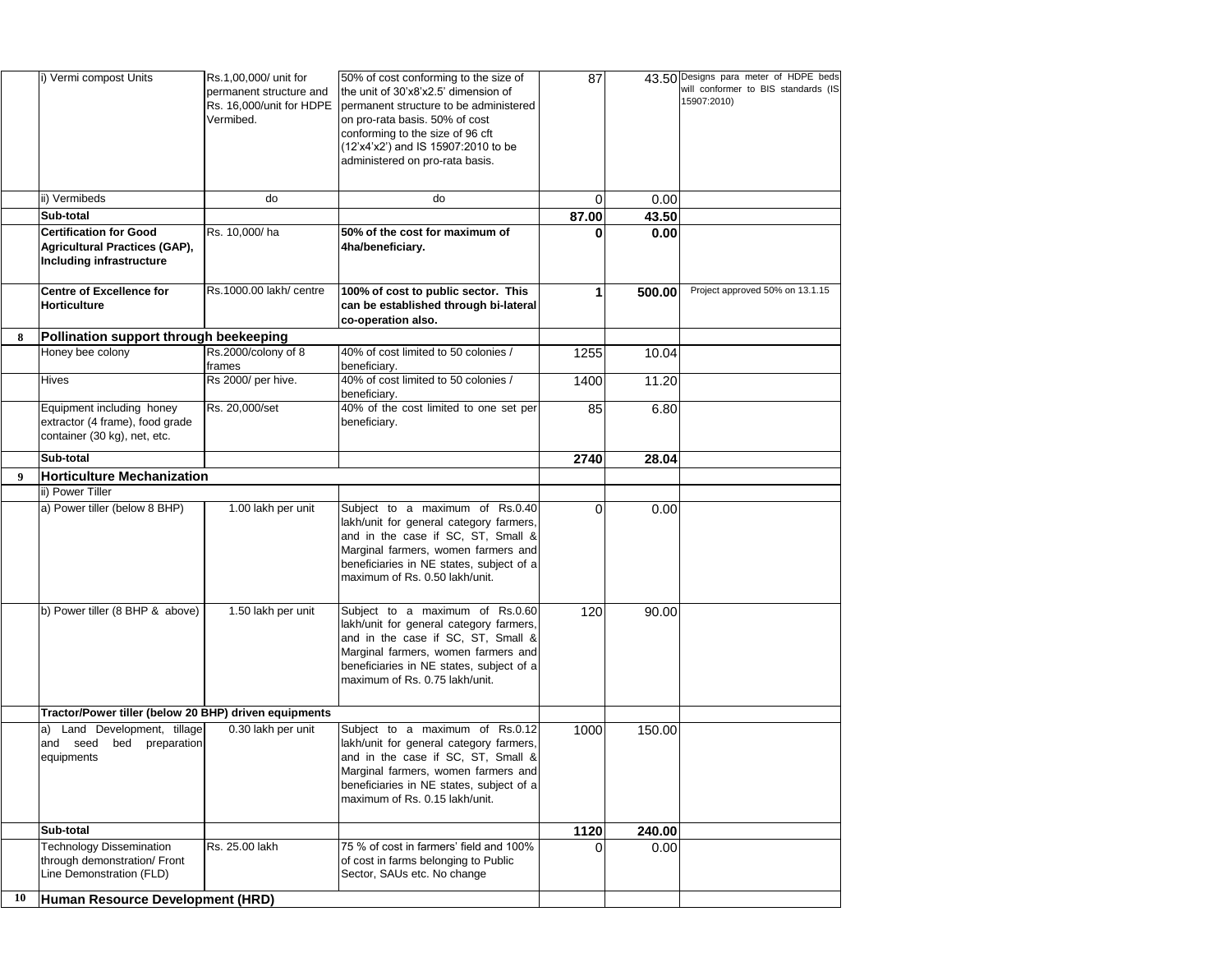|    | <b>HRD for Gardeners</b>                                                        | Rs. 15.00 lakh / unit                                                     | 100% of the cost.                                                                                                                                                               |          | 15.00  |                                                                                                                                                     |
|----|---------------------------------------------------------------------------------|---------------------------------------------------------------------------|---------------------------------------------------------------------------------------------------------------------------------------------------------------------------------|----------|--------|-----------------------------------------------------------------------------------------------------------------------------------------------------|
|    |                                                                                 | <b>Training of farmers</b>                                                |                                                                                                                                                                                 |          |        |                                                                                                                                                     |
|    | Within the State                                                                | Rs. 1000/day per farmer<br>including transport                            | 100% of the cost.                                                                                                                                                               | 6373     | 63.73  |                                                                                                                                                     |
|    | Outside the state                                                               | Project based as per<br>actual.                                           | 100% of the cost.                                                                                                                                                               | $\Omega$ | 20.00  |                                                                                                                                                     |
|    |                                                                                 | (e) Exposure visit of farmers                                             |                                                                                                                                                                                 |          |        |                                                                                                                                                     |
|    | <b>Outside the State</b>                                                        | Project based as per<br>actual.                                           | 100% of the cost.                                                                                                                                                               | $\Omega$ | 0.00   |                                                                                                                                                     |
|    | Outside India                                                                   |                                                                           | Rs. 4.00 lakh / participant   Project Based. 100% of air/rail travel<br>cost.                                                                                                   | 8.00     |        | 32.00 Project to be submitted                                                                                                                       |
|    |                                                                                 | Training / study tour of technical staff/ field functionaries             |                                                                                                                                                                                 |          |        |                                                                                                                                                     |
|    | <b>Within the State</b>                                                         | Rs.300/day per participant 100% of the cost.<br>plus TA/DA, as admissible |                                                                                                                                                                                 | 8000     | 24.00  |                                                                                                                                                     |
|    | Study tour to progressive<br>States/ units (group of<br>minimum 5 participants) | Rs.800/day per participant 100% of the cost.<br>plus TA/DA, as admissible |                                                                                                                                                                                 | 4055     | 32.44  |                                                                                                                                                     |
|    | Outside India                                                                   |                                                                           | Rs. 6.00 lakh / participant   100% of the cost on actual basis.                                                                                                                 | 5        |        | 30.00 Project to be submitted                                                                                                                       |
|    | Sub-total                                                                       |                                                                           |                                                                                                                                                                                 | 18442    | 217.17 |                                                                                                                                                     |
| 11 |                                                                                 | <b>INTEGRATED POST HARVEST MANAGEMENT</b>                                 |                                                                                                                                                                                 |          |        |                                                                                                                                                     |
|    | Pack house / On farm<br>collection & storage unit                               | Rs. 4.00 lakh/unit with<br>size of 9Mx6M                                  | 50% of the capital cost.                                                                                                                                                        | 12       |        | 24.00 Minutes of SLEC meeting to be<br>submitted along with details of<br>beneficiareis, locaiton,<br>etc<br>tol<br>facilitate release of funds.    |
|    | Evaporative / low energy cool Rs. 5.00 lakh/unit<br>chamber (8 MT)              |                                                                           | 50% of the total cost.                                                                                                                                                          | 20       |        | 50.00 Minutes of SLEC meeting to be<br>submitted along with details of<br>etc<br>beneficiareis,<br>locaiton,<br>tol<br>facilitate release of funds. |
|    | Pusa Zero energy cool<br>chamber                                                | Rs. 40,000/unit                                                           | 50% of the total cost.                                                                                                                                                          | 620      |        | 12.40 Project to be submitted                                                                                                                       |
|    | Sub-total                                                                       |                                                                           |                                                                                                                                                                                 | 652      | 86.40  |                                                                                                                                                     |
| 12 | <b>ESTABLISHMENT</b>                                                            |                                                                           | OF MARKETING INFRASTRUCTURE FOR HORTICULTURAL                                                                                                                                   |          |        |                                                                                                                                                     |
|    | <b>Ferminal markets</b>                                                         | Rs. 150.00 crore/ project                                                 | 25% to 40% (limited to Rs.50.00 crore)<br>as Public-Private Partnership mode<br>through competitive bidding, in<br>accordance with operational guidelines<br>issued separately. | $\Omega$ | 0.00   |                                                                                                                                                     |
|    | Wholesale markets                                                               | Rs.100.00 crore/project                                                   | Credit linked back-ended subsidy @<br>25% of the capital cost of project in<br>general areas and 33.33% in case of<br>Hilly & Scheduled areas for individual<br>entrepreneurs.  | $\Omega$ |        | 0.00 Project to be submitted                                                                                                                        |
|    | Rural Markets/ Apni<br>mandies/Direct markets                                   | Rs. 25.00 lakh                                                            | Credit linked back-ended subsidy @<br>40% of the capital cost of project in<br>general areas and 55% in case of Hilly<br>& Scheduled areas, per beneficiary.                    | 21       |        | 153.75 As per norms of 2013-14 for pending<br>liabilites, including payment of II<br>installment forone RPM. Project to be<br>submitted             |
|    | <b>Retail Markets/ outlets</b><br>(environmentally controlled)                  | Rs. 15.00 lakh /unit                                                      | Credit linked back-ended subsidy @<br>35% of the capital cost of project in<br>general areas and 50% in case of Hilly<br>& Scheduled areas, per beneficiary.                    | $\Omega$ |        | 0.00 Minutes of SLEC meeting to be<br>submitted along with details<br>of<br>beneficiareis, locaiton,<br>etc<br>to<br>facilitate release of funds.   |